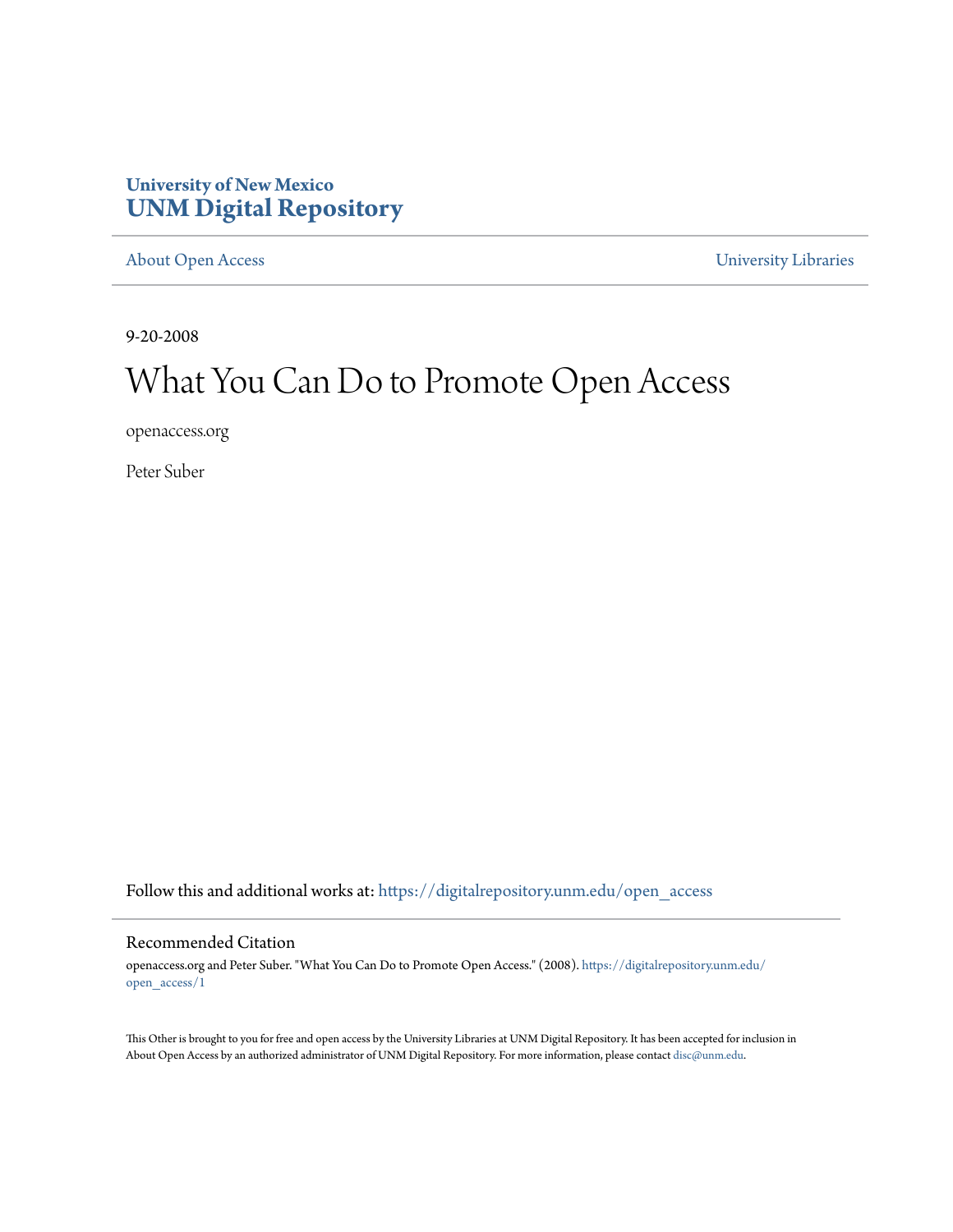#### **Submit your research articles to OA journals, when there are appropriate OA journals in your field.**

**Deposit your preprints in an open-access, OAI-compliant archive.** http://www.openarchives.org/

- It could be a disciplinary or institutional archive.
- If your institution doesn't have one already, then faculty or librarians should launch one. See the list for librarians, below. http://www.earlham.edu/~peters/fos/do.htm#librarians
- If you have questions about archiving your eprints, then see Stevan Harnad's Self-Archiving FAQ. http://www.eprints.org/openaccess/self-faq/

#### **Deposit your postprints in an open-access repository.**

- The "postprint" is the version accepted by the peer-review process of a journal, often after some revision.
- If you transferred copyright to your publisher, then postprint archiving requires the journal's permission. However, many journals --about 80%-- have already consented in advance to postprint archiving by authors. Some will consent when asked. Some will not consent. For publisher policies about copyright and author archiving, see the searchable database maintained by Project SHERPA.

http://romeo.eprints.org/stats.php http://www.sherpa.ac.uk/romeo/index.html http://www.sherpa.ac.uk/

- If you have not yet transferred copyright to a publisher, then ask to retain copyright.
- http://www.earlham.edu/~peters/fos/do.htm#retaincopyright
- If the journal does not let you retain copyright, then ask at least for the right of postprint archiving.
	- If it does not let you retain the right to archive your postprint, then ask for permission to put the postprint on your personal web site. For many journals, the difference between OA through an archive and OA through a personal web site is significant.
- If you have transferred copyright and the publisher does not allow postprint archiving, then at least deposit the article's metadata (essentially, citation information like author, title, journal, date, and so on) in an OA archive. That will allow researchers to learn of the article's existence when runnning searches, and ask you for a copy by email.
	- In most cases you can also put the full-text in the archive and select an option for "institutional access" rather than "open access". At least that makes the article available to your immediate colleagues and students. Moreover, if the publisher allows OA archiving after an embargo period like six months, then this method makes OA one mouse click away, easy to reach when the time comes.
- The chief benefit of postprint archiving is reaching a much larger audience than you could reach with any priced publication (in print or online). Reaching a larger audience increases your impact, including your citation count. Many studies confirm that OA articles are cited significantly more often (on the order of 50-300% more often) than non-OA articles from the same journal and year. http://opcit.eprints.org/oacitation-biblio.html
- • Because most non-OA journals permit postprint archiving, it is compatible with publishing in a non-OA journal. Don't assume that publishing in a conventional or non-OA journal forecloses the possibility of providing OA to your own work --on the contrary.

**Deposit your data files in an OA archive along with the articles built on them. Whenever possible, link to the data files from the articles, and vice versa, so that readers of one know where to find the other.** 

#### **When asked to referee a paper or serve on the editorial board for an OA journal, accept the invitation.**

• Faculty needn't donate their time and labor to journals that lock up their content behind access barriers where it is less useful to the profession. Universities should support faculty who make this otherwise career-jeopardizing decision. Faculty don't need to boycott priced journals, but they don't need to assist them either.

**If you are an editor of a toll-access journal, then start an in-house discussion about converting to OA, experimenting with OA, letting authors retain copyright, abolishing the Ingelfinger rule, or declaring independence (quitting and launching an OA journal to serve the same research niche). http://www.earlham.edu/~peters/fos/lists.htm#declarations** 

For more ideas of what journals can do, see the list for journals http://www.earlham.edu/~peters/fos/do.htm#journals

**Volunteer to serve on your university's committee to evaluate faculty for promotion and tenure. Make sure the committee is using criteria that, at the very least, do not penalize faculty for publishing in peerreviewed OA journals. At best, adjust the criteria to give faculty an incentive to provide OA to their peer-reviewed research articles and preprints, either through OAjournals or OA archives.** 

**See how other learned societies support OA. http://www.earlham.edu/**~peters/fos/newsletter/11-02-07. htm#list

**Work with your professional societies to make sure they understand OA. Persuade the organization to make its own journals OA, endorse OA for other journals in the field, and support OA eprint archiving by all scholars in the field.** 

http://www.earlham.edu/~peters/fos/overview.htm

- If the society launches a disciplinary eprint archive for the field, consider offering to have your university host it, just as arXiv (for example) is hosted by Cornell. http://arxiv.org/
- Also see the list of what learned societies can do. Ask the societies where you pay dues to consider these actions. Ask other members to help you change access policies at the society.

http://www.earlham.edu/~peters/fos/do.htm#societies

**Write opinion pieces (articles, journal editorials, newspapers op-eds, letters to the editor, discussion forum postings) advancing the cause of OA.** 

**Educate the next generation of scientists and scholars about OA.**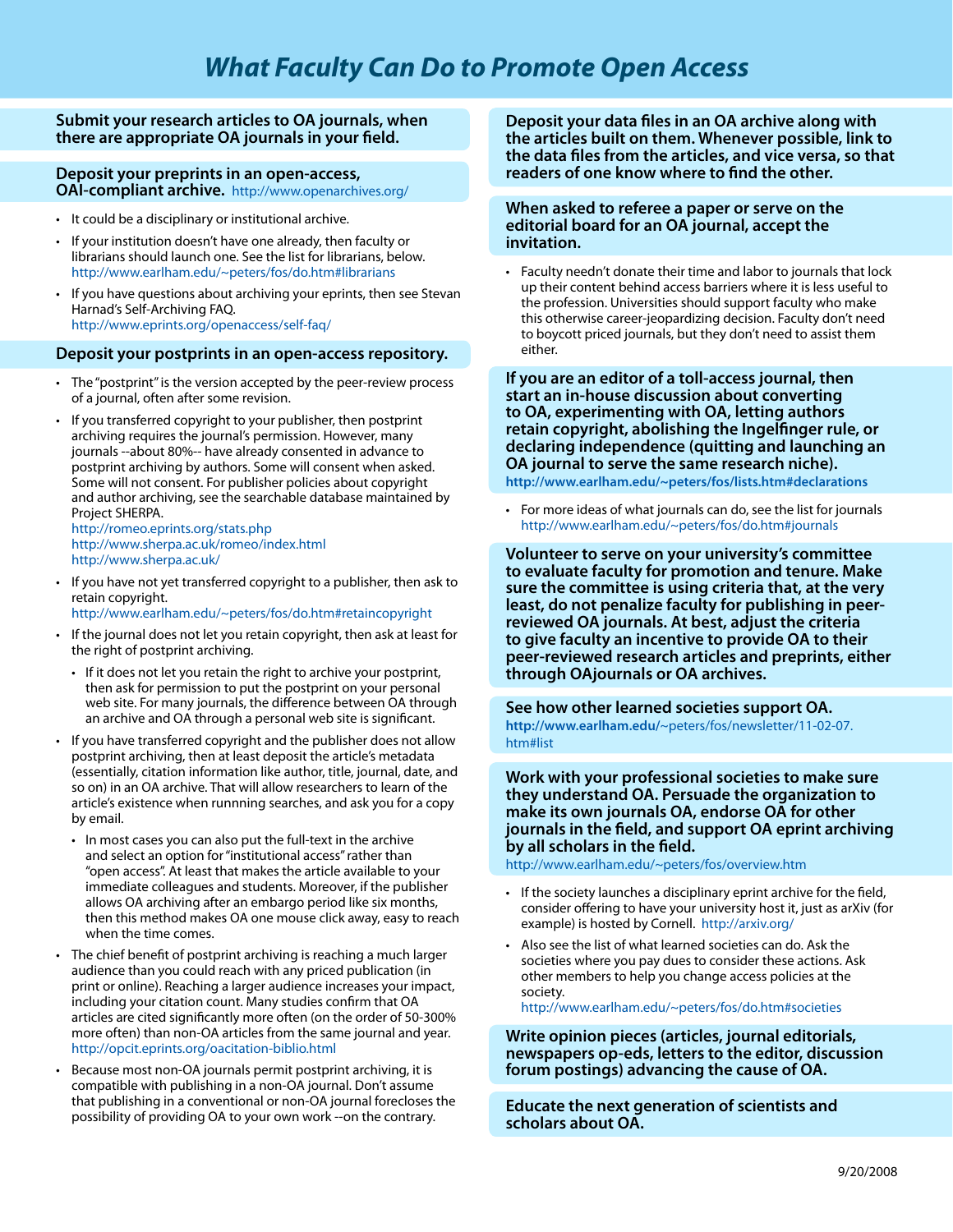#### **Launch an open-access, OAI-compliant institutional eprint archive, for both texts and data.**

- The main reason for universities to have institutional repositories is to enhance the visibility, retrievability, and impact of the research output of the university. It will raise the profile of the work, the faculty, and the institution itself.
- A more specific reason is that a growing number of journals allow authors to deposit their postprints in institutional but not disciplinary repositories. Even though this is an almost arbitrary distinction, institutions without repositories will leave some of their faculty stranded with no way to provide OA to their work.
- • "OAI-compliant" means that the archive complies with the metadata harvesting protocol of the Open Archives Initiative (OAI). This makes the archive interoperable with other compliant archives so that the many separate archives behave like one grand, virtual archive for purposes such as searching. This means that users can search across OAI-compliant archives without visiting the separate archives and running separate searches. Hence, it makes your content more visible, even if users don't know that your archive exists or what it contains.

http://www.openarchives.org/

There are almost a dozen open-source packages for creating and maintaining OAI-compliant archives. The four most important are Eprints (from Southampton University), DSpace (from MIT), CDSWare (from CERN), and FEDORA (from Cornell and U. of Virginia). http://www.eprints.org/software/

#### **Help faculty deposit their research articles in the institutional archive.**

- Many faculty are more than willing, just too busy. Some suffer from tech phobias. Some might need education about the benefits.
- For example, some university libraries have dedicated FTE's who visit faculty, office by office, to help them deposit copies of their articles in the institutional repository. The St. Andrews University Library asks faculty to send in their articles as email attachments and library staff will then deposit them in the institutional repository.

#### **Consider publishing an open-access journal. Here are some early examples but not a complete list.**

• Philosophers' Imprint, from the University of Michigan, is a peerreviewed OA journal whose motto is, "Edited by philosophers. Published by librarians. Free to readers of the Web." Because the editors and publishers (faculty and librarians) are already on the university payroll, Philosophers' Imprint is a university-subsidized OA journal that does not need to charge upfront processing fees. http://www.philosophersimprint.org/

- The library of the University of Arizona at Tucson publishes the OA peer-reviewed Journal of Insect Science. For detail and perspective on its experience, see (1) Henry Hagedorn et al., Publishing by the Academic Library, a January 2004 conference presentation, and (2) Eulalia Roel, Electronic journal publication: A new library contribution to scholarly communication, College & Research Libraries News, January 2004. http://www.insectscience.org/
- The Boston College Libraries publish OA journals edited by BC faculty. See their press release from December 16, 2004. http://www.bc.edu/libraries/
- The OA Journal of Digital Information is now published by the Texas A&M University Libraries. http://jodi.tamu.edu/

#### **Consider rejecting the big deal, or cancelling journals that cannot justify their high prices, and issue a public statement explaining why.**

- See my list of other universities that have already done so. If they give you courage and ideas, realize that you can do the same for others. http://www.earlham.edu/~peters/fos/lists.htm#actions
- Give presentations to the faculty senate, or the library committee, or to separate departments, educating faculty and adminstrators about the scholarly communication crisis and showing how open access is part of any comprehensive solution. You will need faculty and administrative support for these decisions, but other universities have succeeded in getting it.

**Undertake digitization, access, and preservation projects not only for faculty, but for local groups, e.g. non-profits, community organizations, museums, galleries, libraries. Show the benefits of OA to the non-academic community surrounding the university, especially the non-profit community.** 

**Join SPARC, a consortium of academic libraries actively promoting OA.** http://www.arl.org/sparc/

**Join the Alliance for Taxpayer Access, a coalition of U.S.-based non-profit organizations working for OA to publicly-funded research. See the existing members of the ATA. If you can persuade your university as a whole to join the ATA, then do that as well.** 

http://www.taxpayeraccess.org/member.html



## **A Very Brief Introduction to Open Access**

by Peter Suber http://www.earlham.edu/~peters/hometoc.htm

**Open-access (OA)** literature is digital, online, free of charge, and free of most copyright and licensing restrictions. What makes it possible is the internet and the consent of the author or copyright-holder.

**OA** is entirely compatible with peer review, and all the major OA initiatives for scientific and scholarly literature insist on its importance. Just as authors of journal articles donate their labor, so do most journal editors and referees participating in peer review.

**OA** literature is not free to produce, even if it is less expensive to produce than conventionally published literature. The question is not whether scholarly literature can be made costless, but whether there are better ways to pay the bills than by charging readers and creating access barriers. Business models for paying the bills depend on how OA is delivered.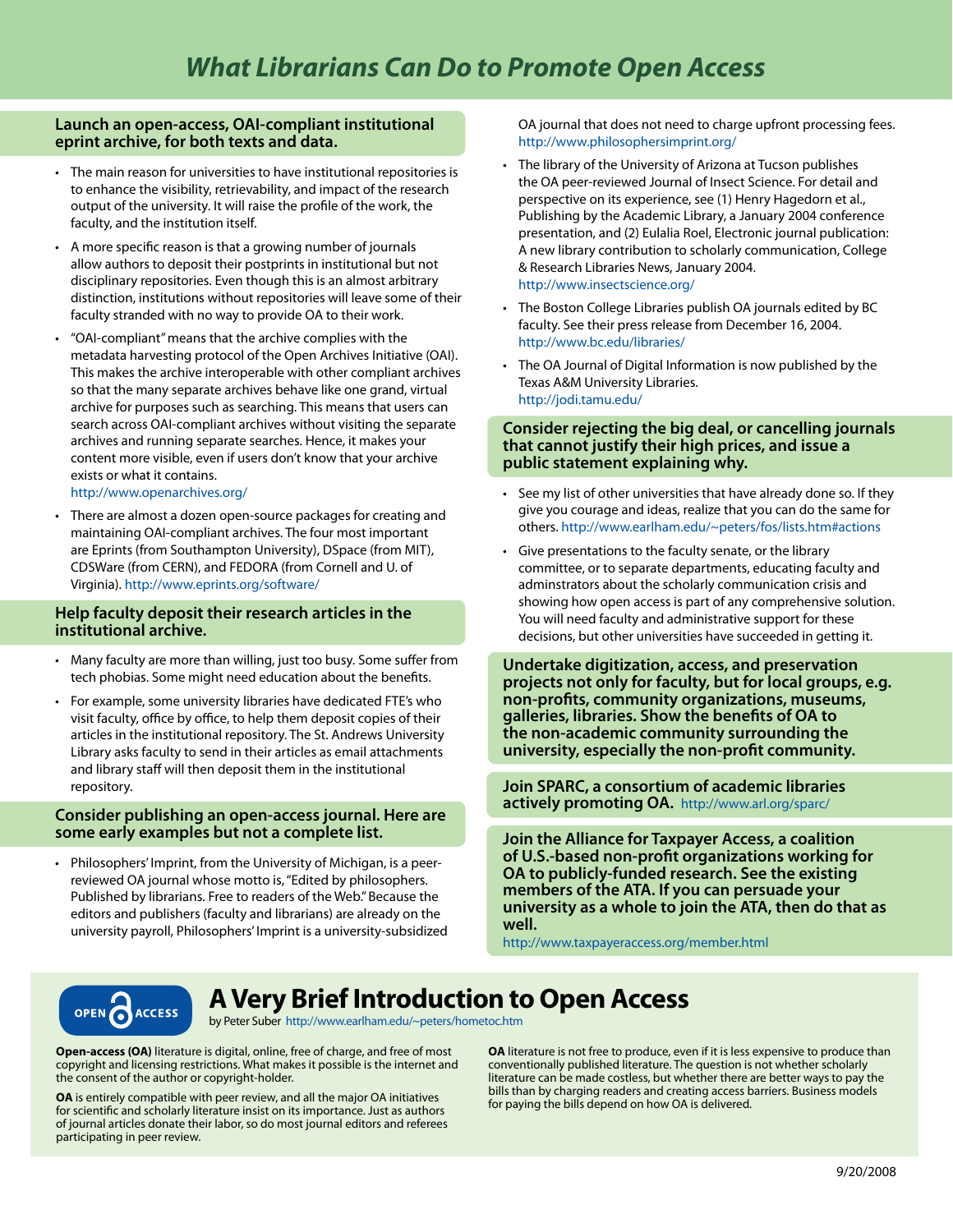## *What Universities and Administrators Can Do to Promote Open Access*

#### **Adopt a policy: In hiring, promotion, and tenure, the university will give due weight to all peer-reviewed publications, regardless of price or medium.**

- **• More:** The university will stop using criteria that penalize and deter publication in OA journals. All criteria that depend essentially on prestige or impact factors fall into this category. These criteria are designed to deny recognition to secondrate contributions, which is justified until they start to deny recognition to first-rate contributions. These criteria intrinsically deny recognition to new publications, even if excellent, that have not had time to earn prestige or impact factors commensurate with their quality. Because these criteria fail to recognize many worthy contributions to the field, they are unfair to the candidates undergoing review. They also perpetuate a vicious circle that deters submissions to new journals, and thereby hinders the launch of new journals, even if the new journals would pursue important new topics, methods, or funding and access policies. Therefore they retard disciplinary progress as well as the efficiency of scholarly communication.
- On February 27, 2004, the Indiana University Bloomington Faculty Council adopted a resolution http://www.indiana. edu/~bfc/index.shtm with this language: "In tenure and promotion decisions faculty and staff must be confident that there is departmental and university support for their decisions to publish in referred journals with more open access." (Details.) http://www.earlham.edu/~peters/fos/lists.htm#indianauniversity

#### **Adopt a policy: faculty who publish articles must either (1) retain copyright, and transfer only the right of first print and electronic publication, or (2) transfer copyright but retain the right of postprint archiving.**

- • SPARC and the Creative Commons have developed an Author's Addendum http://www.arl.org/sparc/author/addendum.shtml for authors to add to their copyright transfer agreements with publishers. The purpose is to let authors retain the rights they need to authorize OA.
- The University of Kansas has language that other universities could borrow or adapt for this purpose. Kansas recommends but does not require that faculty insert the language into copyright transfer agreements with journals.
- • The Association of American Law Schools has developed a model author/journal agreement.
- Other model licenses for scholars to borrow or adapt have been developed by Stuart Shieber (Harvard, computer science) and Mark Lemley (Stanford, law).
- The Johns Hopkins University Scholarly Communications Group http://openaccess.jhmi.edu/index.cfm has collected some model copyright and publishing agreements. http://openaccess.jhmi. edu/copyright\_policies.html
- The Zwolle Group has a checklist http://copyright.surf.nl/ copyright/ of issues to think about when negotiating or signing an agreement with publishers, and some sample agreements http://copyright.surf.nl/copyright/ for different scenarios.

**Adopt a policy: when faculty cannot get the funds to pay the processing fee charged by an OA journal from their research grant, then the university will pay the fee.** 

• If the university is worried about a runaway expense, then it could cap the number of dollars or articles per faculty member per year, and raise the cap over time as the spread of OA brings about larger and larger savings to the library serials budget. In the case of publications based on funded research, the university could offer to pay the fees only when the funding agencies have been asked and will not pay.

#### **See to it that the university launches an open-access, OAI-compliant archive.**

http://www.earlham.edu/~peters/fos/do.htm#librarians

#### **Adopt policies encouraging or requiring faculty to fill the institutional archive with their research articles and preprints.**

- For example, endorse the recommendations http://www. eprints.org/events/berlin3/outcomes.html of the third Berlin OA conference http://www.eprints.org/events/berlin3/ (March 2005), namely, "to require [your] researchers to deposit a copy of all their published articles in an open access repository" and "to encourage [your] researchers to publish their research articles in open access journals where a suitable journal exists and provide the support to enable that to happen."
- For example, require that any articles to be considered in a promotion and tenure review must be on deposit in the university's OA archive, with a working URL in the resume. For articles based on data generated by the author, the data files should also be on deposit in the archive. For books, authors should deposit the metadata and reference lists http://users. ecs.soton.ac.uk/harnad/Temp/bookcite.htm. For other kinds of output, faculty could deposit the metadata plus whatever other digital materials they wish to make accessible.
- According to the JISC/OSI Journal Authors Survey Report (February 2004, pp. 56-57), when authors are asked "how they would feel if their employer or funding body required them to deposit copies of their published articles in one or more [openaccess] repositories...[t]he vast majority, even of the non-OA author group, said they would do so willingly." (Italics in original.)
- Also see the notes on developing a policy http://www.eprints. org/documentation/handbook/policy.php from the Eprints Handbook. http://www.eprints.org/documentation/handbook/

#### **Adopt a policy: all theses and dissertations, upon acceptance, must be made openly accessible, for example, through the institutional repository or one of the multi-institutional OA archives for theses and dissertations.**

- • Some of the multi-institutional archives providing OA to electronic theses and dissertations are the Australian Digital Theses Program, Cyberthèses, Digitale Dissertationen in Internet http://www.dissonline.de/ , Networked Digital Library of Theses and Dissertations http://www.ndltd.org/ , and Theses Canada http://www.collectionscanada.gc.ca/thesescanada/index-e.html. (There are many others.)
- For the experience of CalTech in adopting such a policy, see Betsy Coles and George Porter, Smoothing the Transition to Mandatory Electronic Theses http://caltechlib.library.caltech. edu/61/ , American Library Association, April 2003. Also see Kimberly Douglas, Betsy Coles, George S. Porter, and Eric Van de Velde http://caltechlib.library.caltech.edu/58/ , Taking the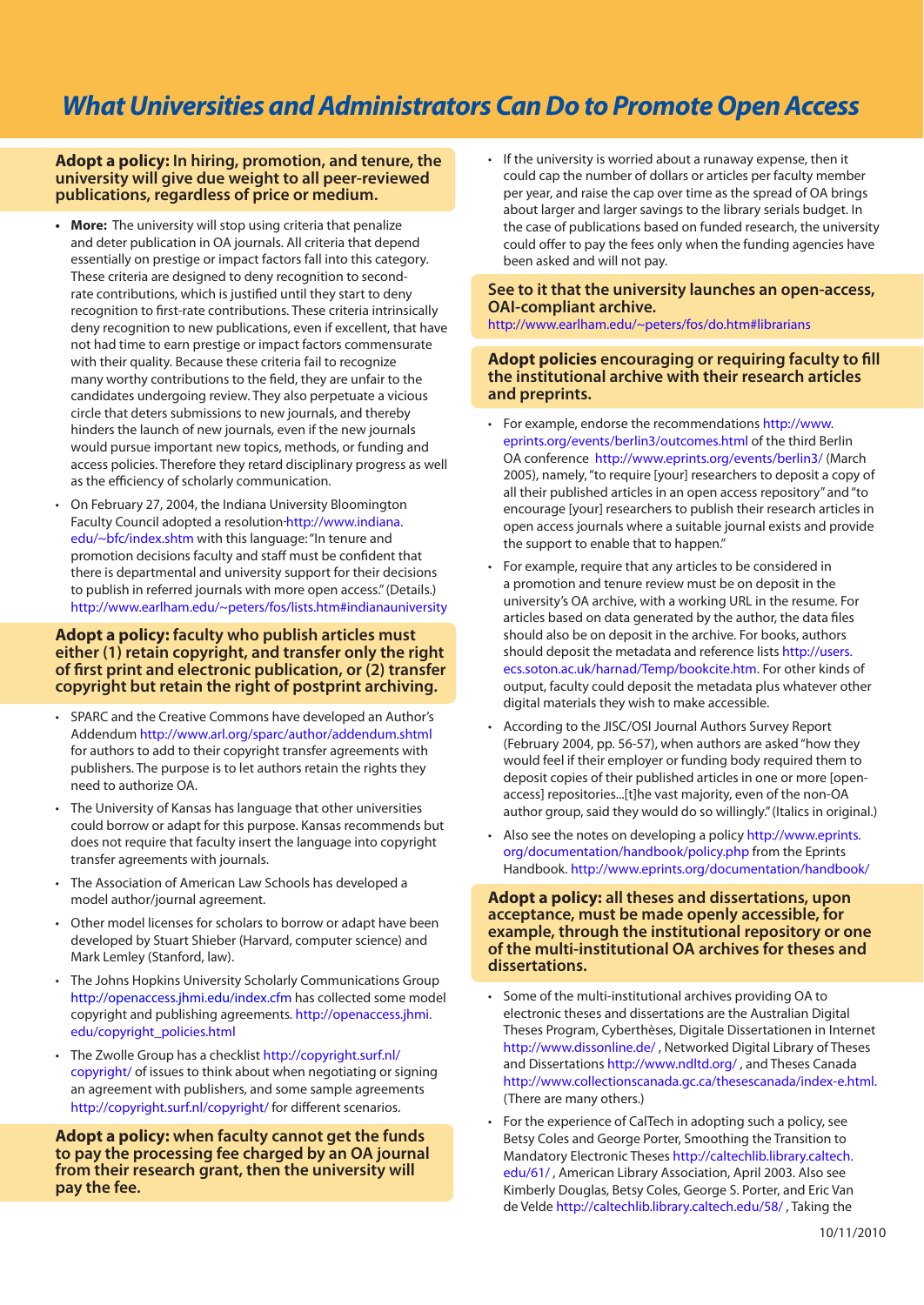Plunge: Requiring the ETD, a conference presentation from May 2003.

• Also see Kimberly Douglas, To Restrict or Not to Restrict Access: The PhD Candidate's Intellectual Property Dilemma http:// caltechlib.library.caltech.edu/59/ , a conference presentation from May 2003.

**Adopt a policy: all conferences hosted at your university will provide open access to their presen- tations or proceedings, even if the conference also chooses to publish them in a priced journal or book. This is compatible with charging a registration fee for the conference.** 

- • See SPARC's list of conference management software. Most of the packages provide for the electronic submission and OA dissemination of conference presentations.
- • See Kimberly Douglas' argument (January 2004) in favor of free or affordable access to conference proceedings. https://www.haworthpress.com/store/ArticleAbstract.asp?sid=M U02PMVJNEBC8HK7QN1BV1EHNTD2BMDD&ID=38291

#### **Adopt a policy: all journals hosted or published by your university will either be OA or take steps to be friendlier to OA. For example, see the list of what journals can do.**

http://www.earlham.edu/~peters/fos/do.htm#journals#journals

#### **Support, even reward, faculty who launch OA journals.**

- For example: give them released time, technical support, server space, secretarial help, promotion and tenure credit, publicity, strokes.
- Related: give due recognition to faculty who serve as editors or referees for OA journals, at least if this recognition is given for similar service on important traditional journals. Most OA journals, because they are new, haven't acquired the prestige of established, conventional journals, even if their quality is just as high or even higher. Universities should support faculty who help bring about a superior publishing alternative, not just those who bring prestige to themselves and the university through existing channels.



### **A Very Brief Introduction to Open Access**

by Peter Suber http://www.earlham.edu/~peters/fos/brief.htm

**Open-access (OA)** literature is digital, online, free of charge, and free of most copyright and licensing restrictions. What makes it possible is the internet and the consent of the author or copyright-holder.

**OA** is entirely compatible with peer review, and all the major OA initiatives for scientific and scholarly literature insist on its importance. Just as authors of journal articles donate their labor, so do most journal editors and referees participating in peer review.

### *There are two primary vehicles for delivering OA to research articles: OA archives or repositories and OA journals.*

#### *OA Archives or repositories:*

**OA archives or repositories** do not perform peer review, but simply make their contents freely available to the world. They may contain unrefereed preprints, refereed postprints, or both.

**Archives** may belong to institutions, such as universities and laboratories, or disciplines, such as physics and economics.

**Authors may archive** their preprints without anyone else's permission, and a majority of journals already permit authors to archive their postprints. When archives comply with the metadata harvesting protocol of the Open Archives Initiative, then they are interoperable and users can find their contents without knowing which archives exist, where they are located, or what they contain. There is now open-source software for building and maintaining OAI-compliant archives and worldwide momentum for using it. The costs of an archive are negligible: some server space and a fraction of the time of a technician.

**OA** literature is not free to produce, even if it is less expensive to produce than conventionally published literature. The question is not whether scholarly literature can be made costless, but whether there are better ways to pay the bills than by charging readers and creating access barriers. Business models for paying the bills depend on how OA is delivered.

#### *OA Journals:*

**OA journals** perform peer review and then make the approved contents freely available to the world. Their expenses consist of peer review, manuscript preparation, and server space.

**OA journals** pay their bills very much the way broadcast television and radio stations do: those with an interest in disseminating the content pay the production costs upfront so that access can be free of charge for everyone with the right equipment. Sometimes this means that journals have a subsidy from the hosting university or professional society. Sometimes it means that journals charge a processing fee on accepted articles, to be paid by the author or the author's sponsor (employer, funding agency).

**OA journals** that charge processing fees usually waive them in cases of economic hardship.

**OA journals** with institutional subsidies tend to charge no processing fees.

**OA journals** can get by on lower subsidies or fees if they have income from other publications, advertising, priced add-ons, or auxiliary services. Some institutions and consortia arrange fee discounts. Some OA publishers waive the fee for all researchers affiliated with institutions that have purchased an annual membership. There's a lot of room for creativity in finding ways to pay the costs of a peer-reviewed OA journal, and we're far from having exhausted our cleverness and imagination.